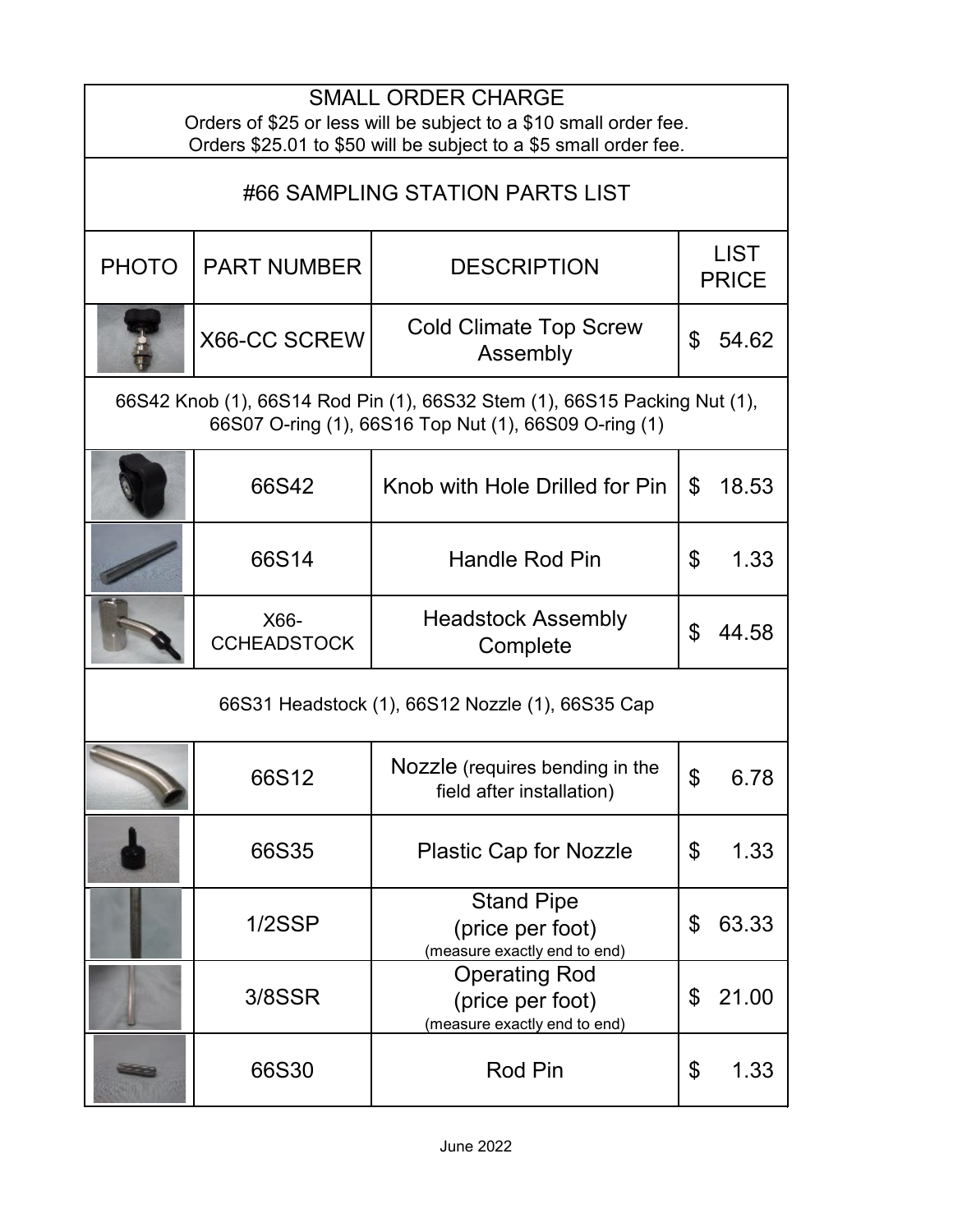|                                                                                                                                         | X66-PLUNGER | #66 Plunger Assembly                                 | \$  | 18.11    |
|-----------------------------------------------------------------------------------------------------------------------------------------|-------------|------------------------------------------------------|-----|----------|
| 66S26 Plunger (1), 66S27 Seat Rubber (1), 66S28 Plunger Screw (1), 66S30<br><b>Spring Pin</b>                                           |             |                                                      |     |          |
|                                                                                                                                         | 66S27       | <b>Seat Rubber</b>                                   | \$  | 2.29     |
|                                                                                                                                         | 66S28       | <b>Plunger Screw</b>                                 | \$  | 1.33     |
|                                                                                                                                         | X66RK       | #66 Repair Kit                                       | \$  | 2.31     |
| 66S27 Seat (1), 66S28 Screw (1) 66S27-20 (1) Old Style Seat, 66S28-20 (1) Old<br><b>Style Screw</b>                                     |             |                                                      |     |          |
|                                                                                                                                         | 66S25       | <b>Inlet Valve</b>                                   | \$  | 42.36    |
|                                                                                                                                         | 88-8-SS     | <b>Stainless Male Elbow</b><br>1/4" Tube x 1/8" MNPT | \$  | 86.82    |
|                                                                                                                                         | 88-7-SS     | <b>Stainless Steel Tubing</b><br>(priced per foot)   | \$  | 24.99    |
|                                                                                                                                         | 66S33       | $1/4$ " Tube x $1/8$ " FIP<br><b>Compression SS</b>  | \$. | 90.40    |
|                                                                                                                                         | X66-PETCOCK | <b>Stainless Steel Petcock</b><br>Assembly           | \$  | 74.00    |
| 66S01 Body (1), 66S08 O-ring (1), 66S02 Nut (1), 66S03 Plunger (1), 66S10 O-ring<br>(1), 66S04 Pin (1), 66S05 Nozzle (1), 66S22 Cap (1) |             |                                                      |     |          |
|                                                                                                                                         | 66S22       | <b>Petcock Plastic Cap</b>                           | \$  | 1.33     |
|                                                                                                                                         | X66-HOUSING | #66 Enclosure Complete                               |     | \$557.67 |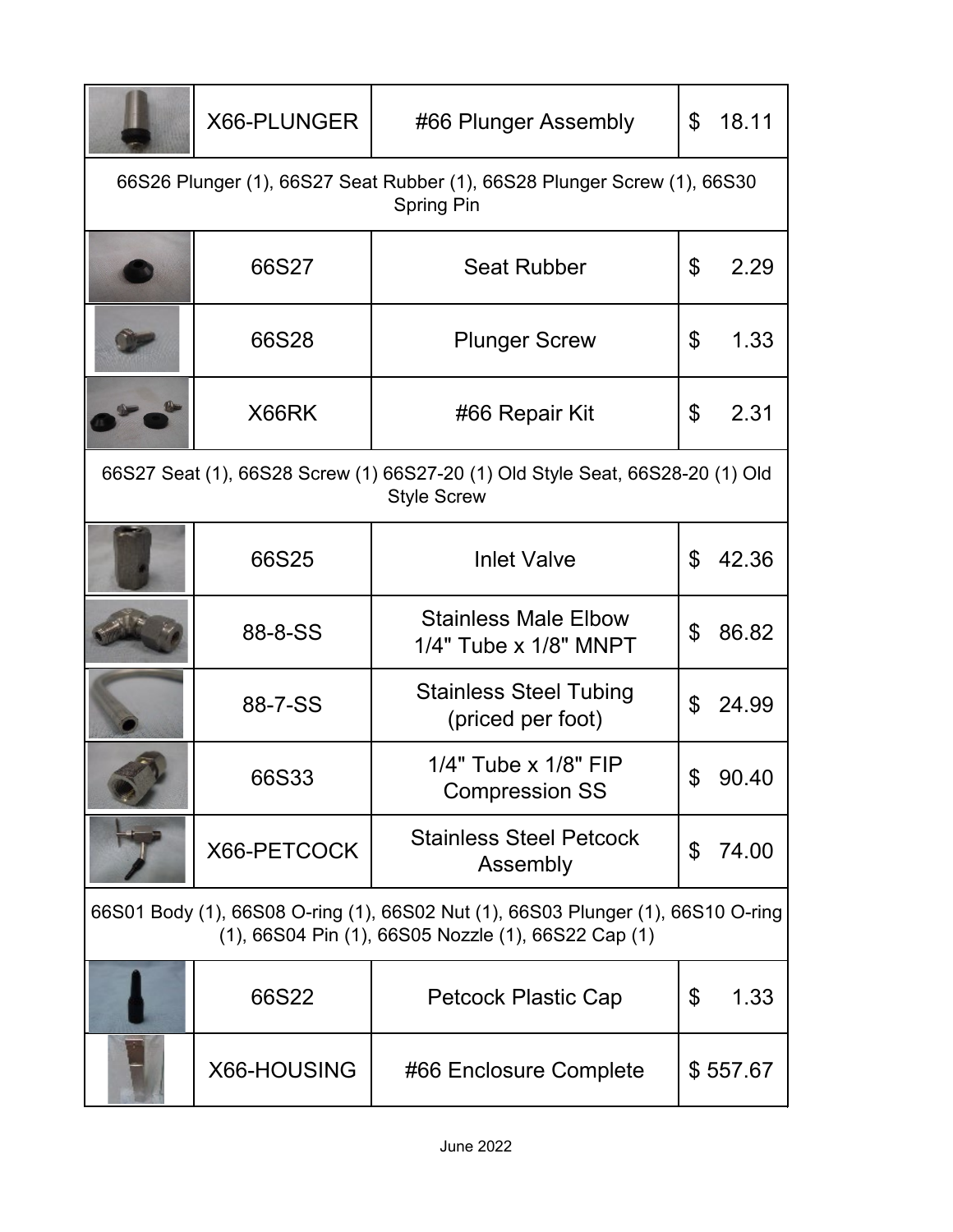| 66S23 Lid (1) 66S37 Hasp (1), 66S24 Door (1), 66S38 Lock Eye (1), 66S21 Hinge<br>(.94 feet), 66S18 Rivet (19), 66S19 Rivet (4), 66S76 Bracket (2), 66S17 Trim (3<br>feet), 6ALSQ (4 feet) |                    |                                         |                             |  |  |
|-------------------------------------------------------------------------------------------------------------------------------------------------------------------------------------------|--------------------|-----------------------------------------|-----------------------------|--|--|
|                                                                                                                                                                                           | X66-LID            | #66 Enclosure Lid Complete              | \$<br>66.77                 |  |  |
| 66S23 Lid (1) 66S38 Padlock Eye (1), 66S18 Rivets (10), 66S21 Hinge (.5)                                                                                                                  |                    |                                         |                             |  |  |
|                                                                                                                                                                                           | X66-DOOR           | #66 Enclosure Door Complete             | $\mathfrak{F}$<br>82.96     |  |  |
| 66S24 Door (1) 66S37 Padlock Hasp (1), 66S18 Rivets (9), Hinge (.5)                                                                                                                       |                    |                                         |                             |  |  |
| #66 SAMPLING STATION OPTIONS PARTS LIST                                                                                                                                                   |                    |                                         |                             |  |  |
| <b>PHOTO</b>                                                                                                                                                                              | <b>PART NUMBER</b> | <b>DESCRIPTION</b>                      | <b>LIST</b><br><b>PRICE</b> |  |  |
|                                                                                                                                                                                           | 88P-1S             | <b>Small Pump</b>                       | \$125.00                    |  |  |
|                                                                                                                                                                                           | <b>Z88PS</b>       | Large Pump                              | \$155.00                    |  |  |
|                                                                                                                                                                                           | 66S39              | 3/8" Tube x 1/8" MIP Elbow<br>SS        | \$116.71                    |  |  |
|                                                                                                                                                                                           | 3/8ST              | 3/8" 304 SS Tubing<br>(priced per foot) | 36.18<br>\$                 |  |  |
|                                                                                                                                                                                           | 88-9C1             | Comp. Adapt. 3/8" Tube x 3/8"<br>NPT-SS | \$<br>74.82                 |  |  |
|                                                                                                                                                                                           | 3/8SBV             | 3/8" Stainless Ball Valve               | 68.77<br>\$                 |  |  |
|                                                                                                                                                                                           | 66S77              | <b>Bolted Flange Gasket</b>             | \$<br>12.80                 |  |  |